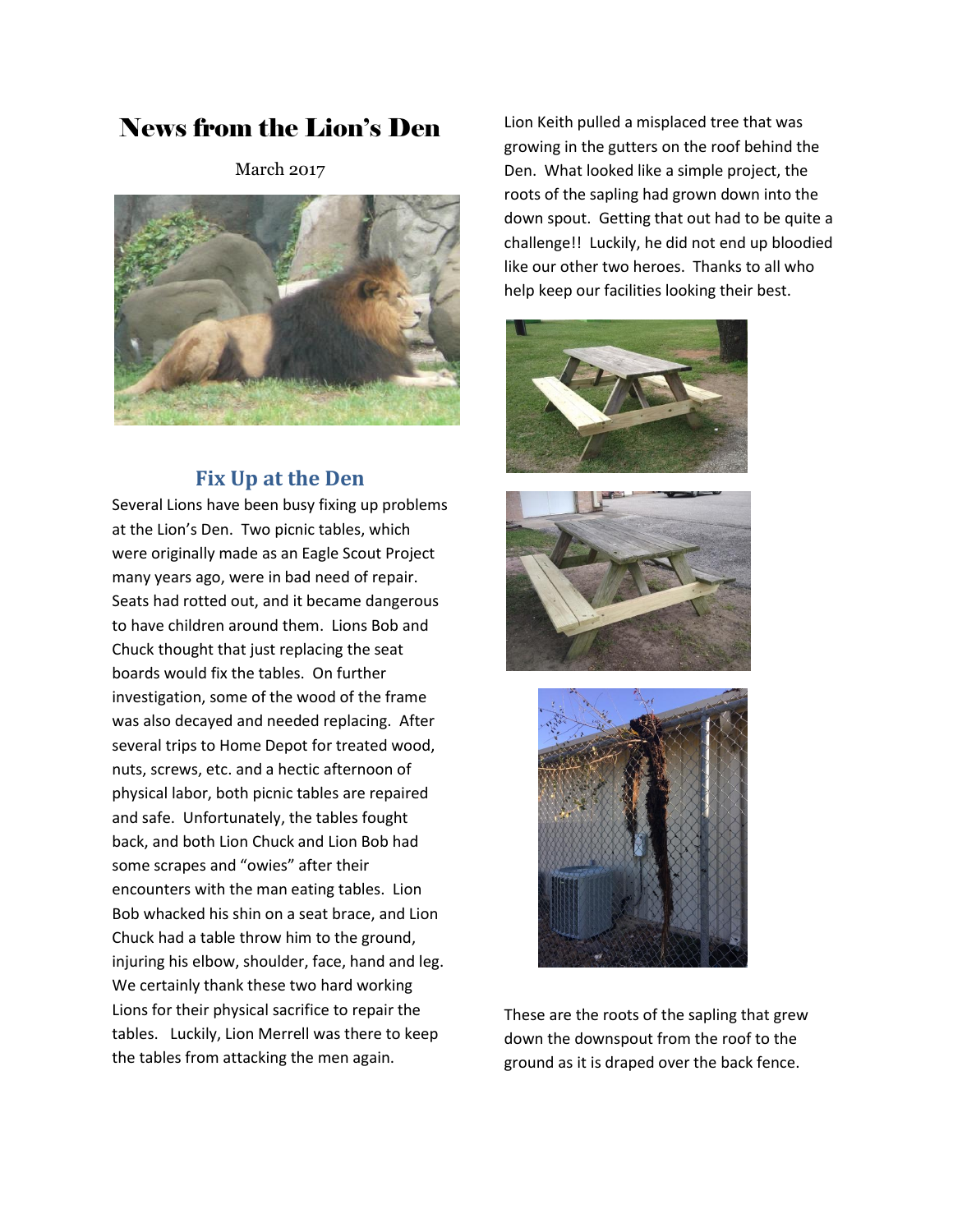#### *Lion Keith attends Forum*

Vice President Lion Keith recently attended the Lions Leadership Forum in Austin. Lions from throughout the state attend to learn how to be better leaders in their respective Clubs.

#### **Baseball Season Starts**

The West Little York Baseball Complex has seen two tournaments this month. We desperately need workers for the Concession Stand. The monies we earn from selling food and drinks at the concession stand help fund our projects, like purchasing eyeglasses for children in the Cy-Fair School District. When we don't have enough Lions from our Club to run the concession stand, we are then forced to hire other Clubs and organizations to do the work for us. They then get the profits, not us. This helps their Clubs or organizations, but hurts us. Please, if you are physically able to work the concession stand, Lion Paul can schedule you with an experienced Lion for training. Contact Lion Paul at 281-704-6742 and let him know you are available and willing to help. If everyone worked a shift even every other weekend, we would have a lot more \$\$\$ in our Charity Account, and the same Lions would not have to work several shifts a weekend. It is really a lot of fun to interact with the kids and parents who are at our fields. Let's all pitch in and share the work. Remember: We Serve.

#### *Welcome New Member*

Steve Nickerson has been accepted as a new Lion!! He has attended several meetings, and requested membership. He is a teacher at Yes Prep School. We welcome Steve into our Lions family!!

#### *Lion Guest*

Lion Jean Denson, from the Moulton Lions Club, has visited twice and is interested in

transferring her membership to our Club. She has moved to this area. Please welcome her!!



### **Lions Leader Dog Program**

Lion Larry Smith, from the Woodlands Lions Club, gave a wonderful presentation about Lions Leader Dog program. Helping him was his own dog, Bentley. Leader Dog in Rochester, MI breeds their own dogs. Puppies are sent to "puppy raisers" who take the animal with them to get them used to being in social situations. After about a year of this training, the dog is then returned to Leader Dog School for further intense instruction on guiding a blind person. After the dog masters this, they are paired with a blind recipient. Together they spend more time at Leader Dog School, learning to work together and trust one another. Once comfortable together, they return to their homes. Leader Dogs typically work for 8-9 years before needing to be retired. Then the blind person goes back to Leader Dog in Rochester, MI to retrain with another Leader Dog. Costs for care and training of the dogs are covered by Lions.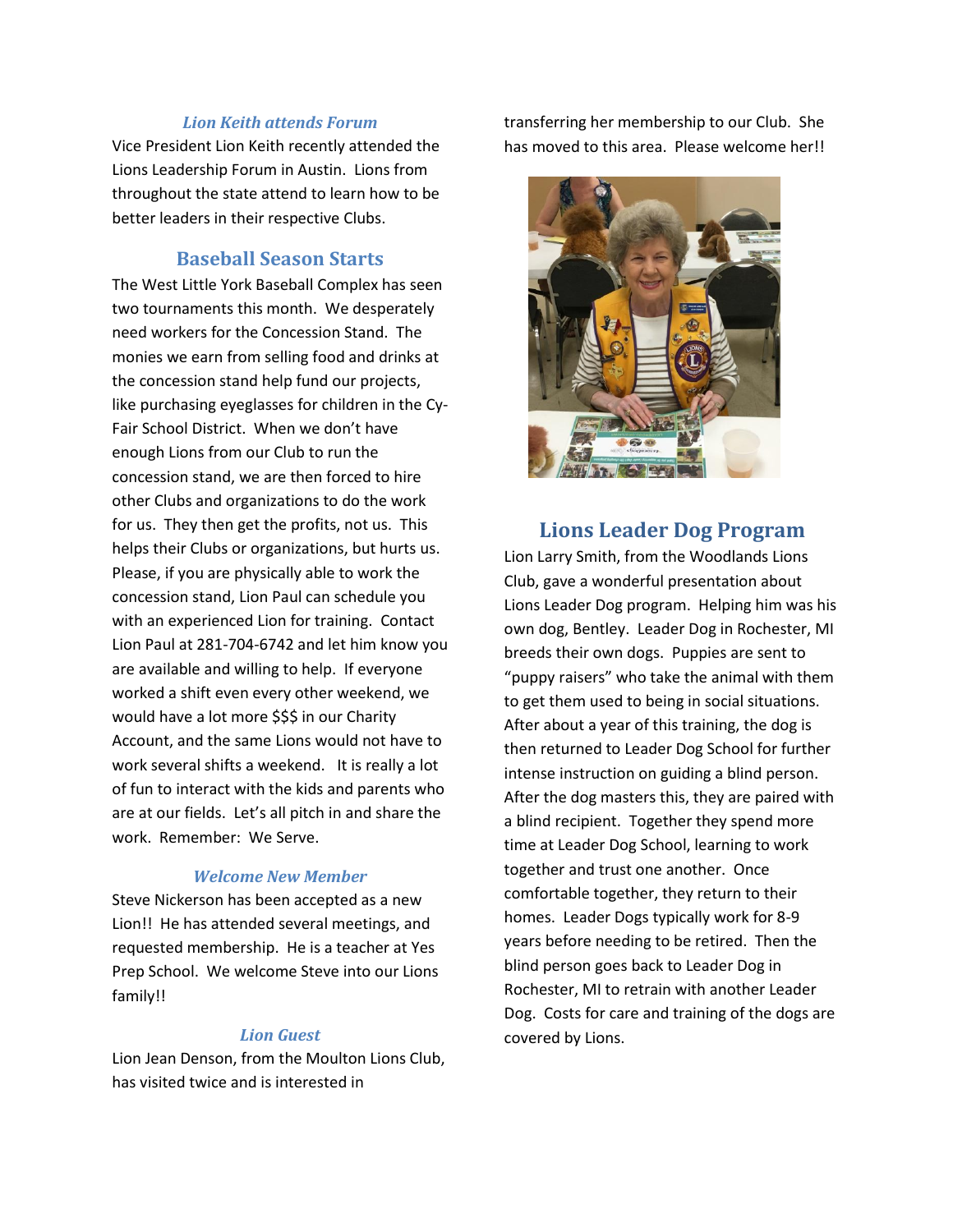

Lion Larry Smith and Bentley

## **Lions Club Float in Rodeo Parade**

Houston Livestock and Rodeo Parade is Sat. March 4, 2017 starting at 10AM. The parade route begins at Bagby and Walker Streets, travels up to Travis, then over to Bell Street. The parade turns on Bell Street to Louisiana Street, before turning on Lamar Street, and ends at Lamar and Bagby. Every year since 1938 Downtown Houston is has been transformed into a celebration of Western lifestyle and heritage and the streets of Downtown Houston are filled with the sounds of hooves and marching bands as Houstonians and out-oftown Houston Rodeo spectators line the sidewalks and streets to witness the Houston Rodeo parade and Houston Rodeo Parade floats.

The 2017 Houston Rodeo Parade takes place before the 2017 Houston Rodeo kicks off and will include city, state and county officials as well as other Houston Rodeo parade dignitaries on horseback. They will join by marching bands, trail riders and many colorful Houston Rodeo parade floats. Each of the floats competes for awards such as President's Choice, Theme, Sweepstakes and a Houston Rodeo Parade Grand Prize.

Viewing the 2017 Houston Rodeo Parade is free and does not require any sort of Houston Rodeo Parade Ticket, nor does it require Houston Rodeo Concert a ticket. Simply choose your spot on the Houston Rodeo Parade Route from the map below and come on out and join the fun!

Lions of District 2-S2 have a beautiful float in the parade to celebrate Lions Clubs International 100 Years of Service. Our very own Lion Kim Westerman has been lucky enough to snag a coveted spot to ride on the float, along with District Governor,  $1<sup>st</sup>$  and  $2<sup>nd</sup>$ District Governors, and children campers sponsored to the Texas Lions Camp. Lions have been requested to attend the parade in their Lions Vests, to make our numbers known to the city of Houston. We also will need persons to read a short script of the float and what Lions do for our communities. Please contact PDG Eddie Risha at 936-672-1532 if you would like to assist.



*Cinco Ranch Lions Club Charter Night* Several members of our Lions Club were on hand to welcome in the newest Lions Club in our District. There was a wonderful turnout for the Cinco Ranch Lions Club in Katy. Lions Paul and Sandy attended, along with Certified Guiding Lion Chuck. The meal was wonderful. the speaker interesting, and the fellowship outstanding. Congratulations to Cinco Ranch Lions Club.